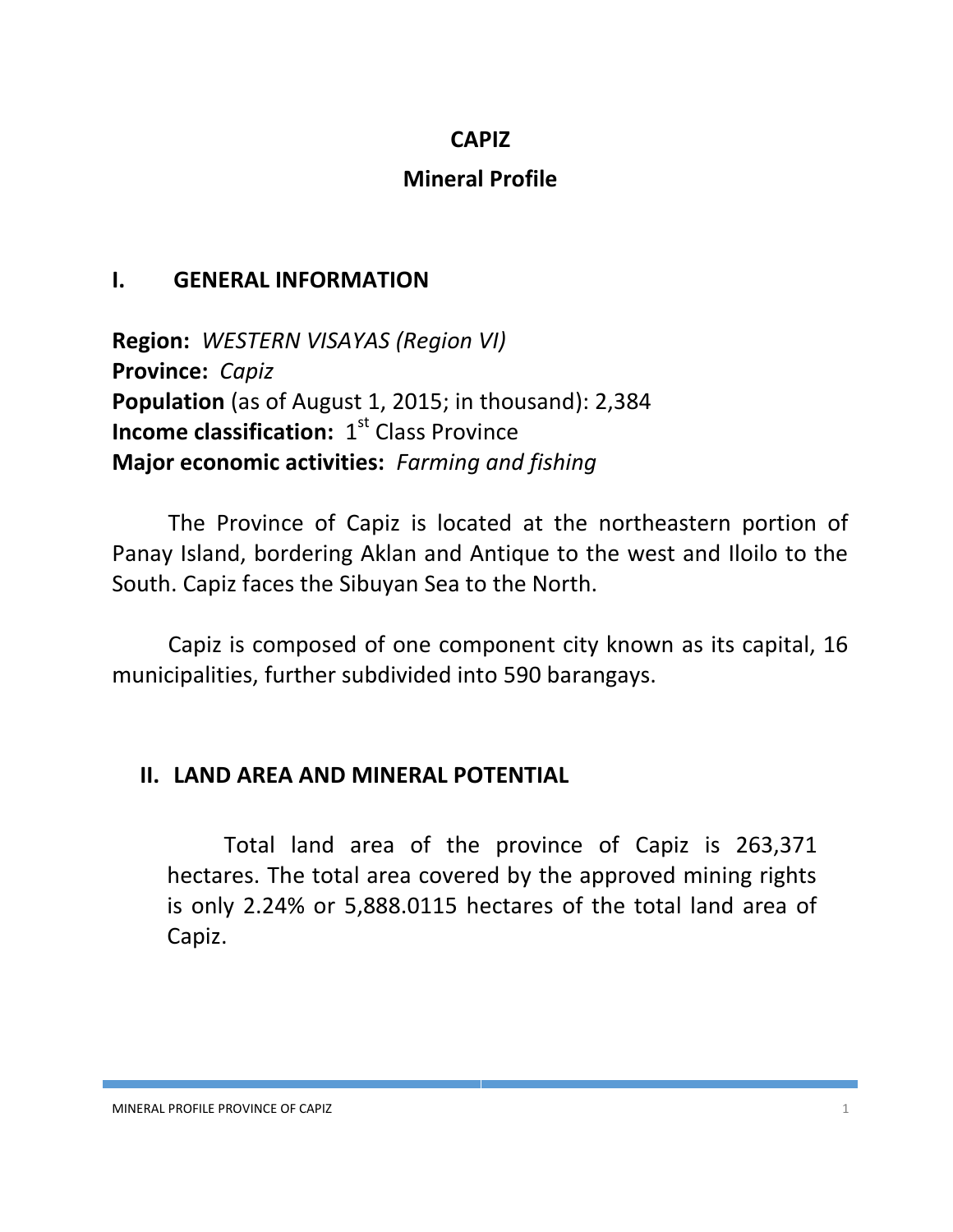# **Number of Mining Rights Issued by National Government in Capiz**

| <b>NUMBER</b> | <b>AREA</b> |
|---------------|-------------|
|               | 5,888.0115  |
|               | has.        |
|               |             |



## **III.MINERAL RESOURCES DEVELOPMENT PROJECTS**

The province has no operating mining company. All mining companies are under exploration. Teresa Marble Corporation (MPSA No. 107-98-VI) and Parvisgold, Inc. (MPSA No. 129-98-VI) explore minerals like copper and gold.